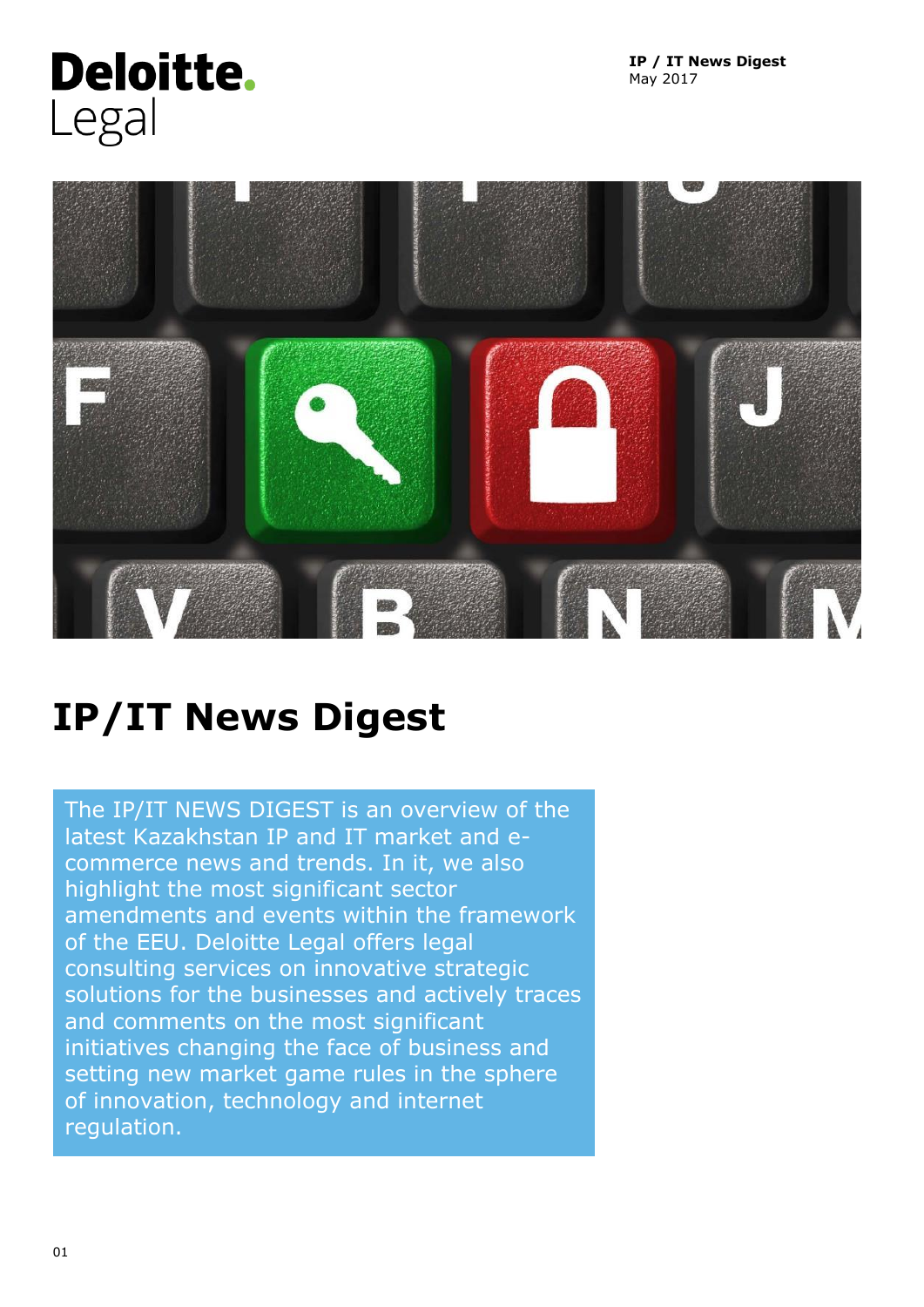# **New Developments in 'Intangible' Rights in Kazakhstan**

## **The new IP rights Bill will simplify the protection of IP rights**

As part of their initiative to improve legislation governing the protection of intellectual property ("IP") rights and bring it into line with best international OECD practices, the Mazhilis has passed a Bill at its first reading promising to remove business administrative hurdles in protecting the intangible assets. The Bill also envisages amendments to the Civil Code, Tax Code, Entrepreneurial Code, the Copyright and Patent Laws.

Below we provide a breakdown of the key planned amendments to the protection of IP rights.

# **Registering IP rights in a 'One-Stop Shop'**

The major innovation is to introduce a procedure whereby IP rights are registered according to the 'onestop shop' principle.

Currently, expert organizations are responsible for receiving applications and performing the relevant reviews, while actual registration of IP rights takes place in the Justice authority.

The Bill proposes to transfer powers related to registering IP rights to the National Institute of Intellectual Property ("NIIP"), which, instead of registration and state fees, will collect a single fee that will not exceed the current rate.

#### **Compensation due to right holders for trademark ("TM") infringement**

The Bill looks to toughen sanctions for TM infringement, including compensation for the holder of TM that have been infringed. Even though the Copyright Law already entitles authors to demand compensation for infringement, the current version of the Trademark Law does not afford the same rights to TM owners.

#### **Transparency of the TM registration process and activities of the NIIP**

The Bill proposes publishing TM registration applications as they are filed with the NIIP, meaning interested parties may familiarize themselves with them and lodge complaints or objections before they are registered. This amendment should ensure the transparency of NIIP activities, because currently applications are only published once the TM has been registered, which often leads to disputes.

#### **Other amendments**

Other amendments are directed at simplifying the registration process for industrial property license agreements, for example, license agreement originals no longer need to be provided for registration.

Likewise, the list of documents to be provided to register a trademark is also due to be simplified.

The Bill is currently with Parliament for conclusion.

## **IP/IT News in the legal framework of the EEU**

#### **An integrated register of protected symbols is due to be introduced in 2018 to unify EEU member state legislation**

The EEU Commission Council Bill On a Draft Agreement on Trademarks, Service Marks and Names of Origin of the EEU was approved at a meeting of the EEU Commission Board held on 9 March 2016. The Bill regulates relations arising in connection with the registration, legal protection and use of EEU TMs and names of the origin of goods.

Below we offer a breakdown of the key planned amendments:

## **Union TM, union name of the origin of goods**

A 'Union TM' and a 'Union Name of the Origin of Goods' have been planned along with a single Union TM application that can be filed with any member state patent agency. By interacting with a single ('one-stop shop' principle), applicants will receive a uniform document confirming protection of their rights in the Union.

These amendments will help reduce business costs and promote investment in the innovative and scientific sectors of the Union's economy, and introduce innovative technology to EEU member states. This should lead to the opening of new enterprises and the modernisation of EEU member state economies and help them transition from being resource-dependent to innovation-oriented.

#### **EEU Integrated Register of Protected Symbols**

The EEU Integrated Register of Protected Symbols (TM and names of the origin of goods) is due to be launched in 2018. Еhe registration of an EEU TM will be the equivalent of local TM registration in a given member state.

National courts, though, will resolve EEU disputes related to any such ТM.

#### **The EEU Cross-Border Trust Strategy Implementation Event Plan was approved at an EEU Commission meeting held on 24 April 2017 ("Strategy")**

The main issue covered by the Strategy is electronic document exchange in the EEU, defining the main aims and objectives of developing cross-border trust in the EEU for the mass use of legally enforceable electronic documents and services when member states and the EEU Commission share information.

The so-called B2G model, which is the procedure according to which Union businesses, member state authorities and the EEU Commission will interact, is due to be developed in the second half of 2017.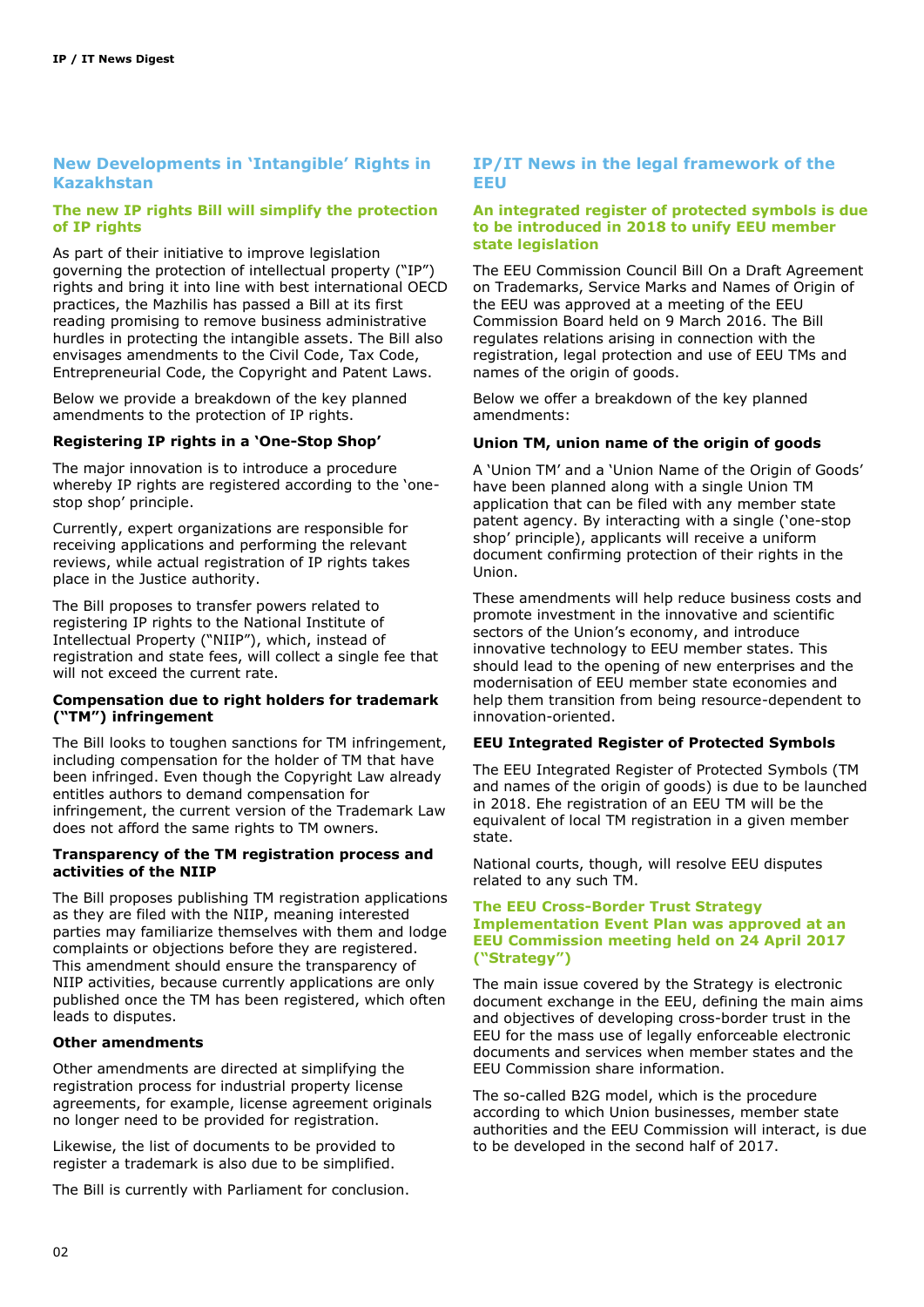After its introduction, businesses will be able to file government procurement applications, electronic customs declarations, exchange information on the circulation of medical goods and medicine, and identify entities performing external economic activity.

- The IP/IT NEWS DIGEST is an overview of the latest Kazakhstan IP and IT market and e-commerce news and trends. Deloitte does not assume any responsibility for the use of information contained in the IP/IT News Digest.
- Information contained in the IP/IT News Digest comprises comments and conclusions based exclusively on information obtained from open sources.
- Even though the IP/IT News Digest discusses issues of a legal nature, it in no way represents a legal opinion on those issues.
- The purpose of the IP/IT News Digest is to present general thematic information. Deloitte does not make managerial decisions for anyone having read the IP/IT News Digest, and neither does it assume any responsibility for decisions taken based on information contained in it. The nature of our conclusion is purely informative. Anyone having read the IP/IT News Digest are liable for decisions taken to introduce or refuse to introduce any recommendations and advice, if contained in the IP/IT News Digest.

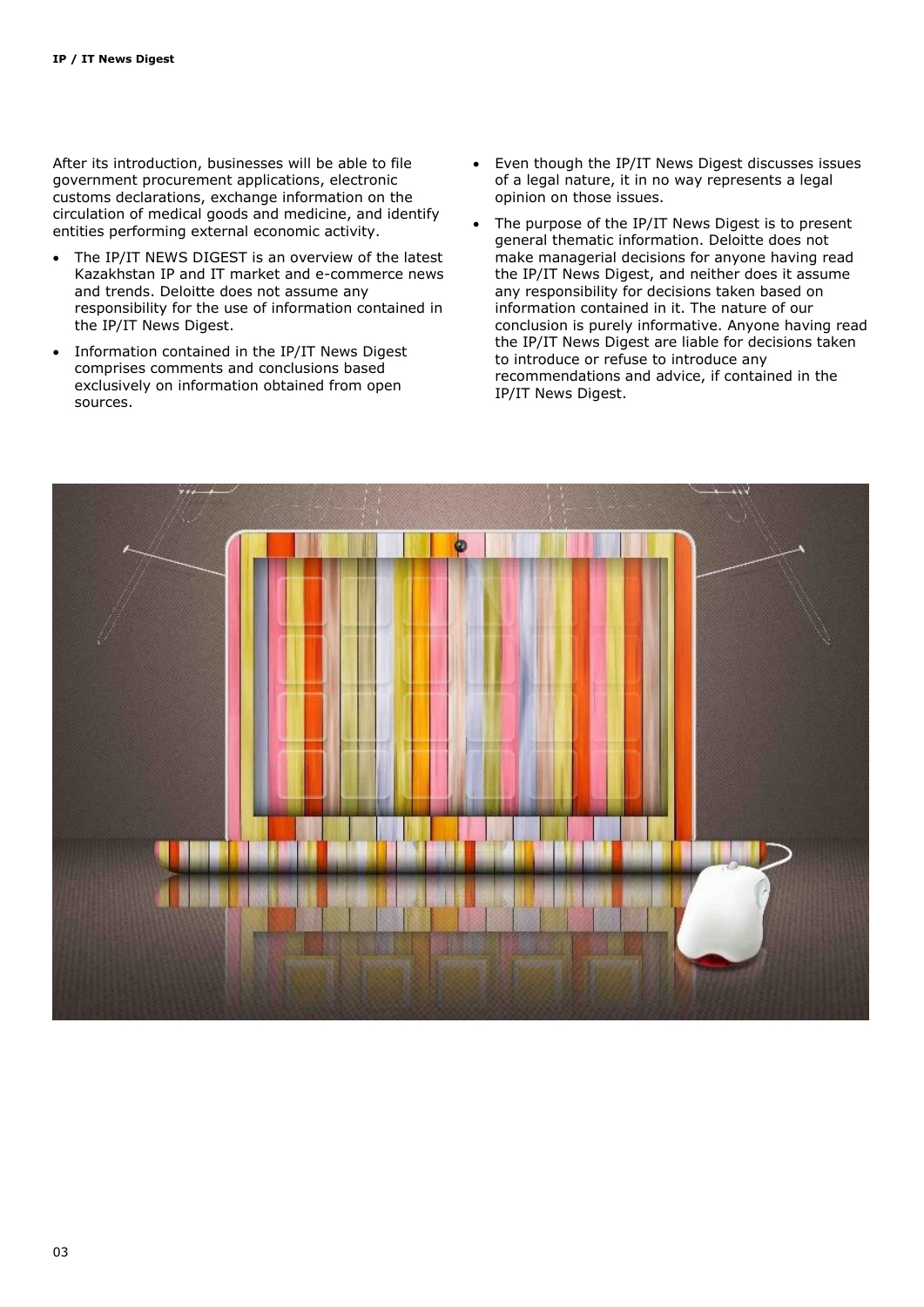# **How Deloitte can help**

Deloitte Legal provides the unique legal consulting services on various IT and IP related matters including, but not limited to:



Services on protection of IP rights and structuring of contracts on transfer of non-material assets and technology;



Legal structuring of projects in the sphere of electronic commerce and legal support of investments towards technological projects;



We provide services to the technological projects and can offer the legal consulting services on implementation of new technology in electronic commerce, electronic document management and other matters tailored to your business